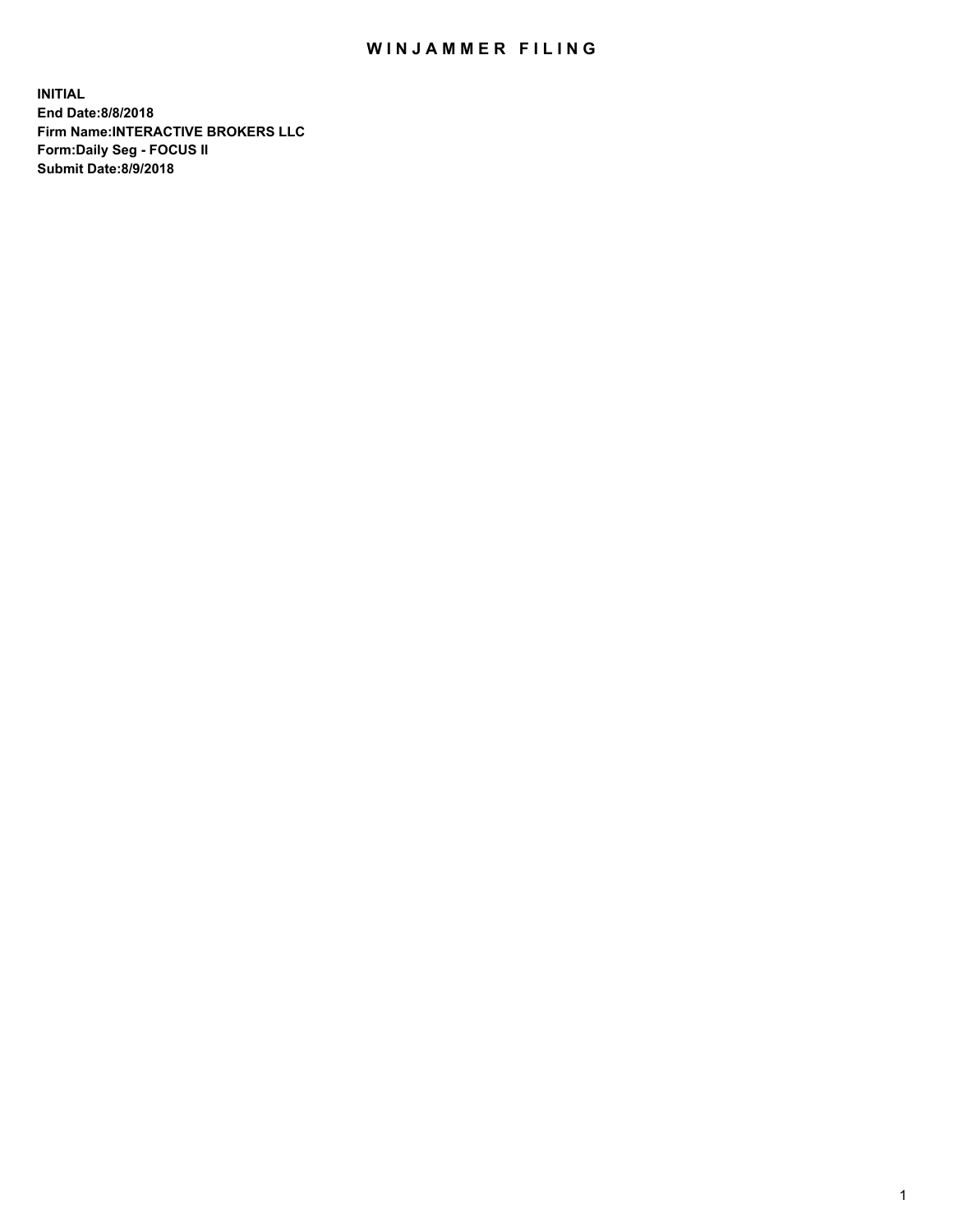**INITIAL End Date:8/8/2018 Firm Name:INTERACTIVE BROKERS LLC Form:Daily Seg - FOCUS II Submit Date:8/9/2018 Daily Segregation - Cover Page**

| Name of Company                                                                                                                                                                                                                                                                                                                | <b>INTERACTIVE BROKERS LLC</b>                                                                  |
|--------------------------------------------------------------------------------------------------------------------------------------------------------------------------------------------------------------------------------------------------------------------------------------------------------------------------------|-------------------------------------------------------------------------------------------------|
| <b>Contact Name</b>                                                                                                                                                                                                                                                                                                            | James Menicucci                                                                                 |
| <b>Contact Phone Number</b>                                                                                                                                                                                                                                                                                                    | 203-618-8085                                                                                    |
| <b>Contact Email Address</b>                                                                                                                                                                                                                                                                                                   | jmenicucci@interactivebrokers.c<br>$om$                                                         |
| FCM's Customer Segregated Funds Residual Interest Target (choose one):<br>a. Minimum dollar amount: ; or<br>b. Minimum percentage of customer segregated funds required:% ; or<br>c. Dollar amount range between: and; or<br>d. Percentage range of customer segregated funds required between:% and%.                         | $\overline{\mathbf{0}}$<br>$\overline{\mathbf{0}}$<br>155,000,000 245,000,000<br>0 <sub>0</sub> |
| FCM's Customer Secured Amount Funds Residual Interest Target (choose one):<br>a. Minimum dollar amount: ; or<br>b. Minimum percentage of customer secured funds required:%; or<br>c. Dollar amount range between: and; or<br>d. Percentage range of customer secured funds required between:% and%.                            | $\overline{\mathbf{0}}$<br>0<br>80,000,000 120,000,000<br>0 <sub>0</sub>                        |
| FCM's Cleared Swaps Customer Collateral Residual Interest Target (choose one):<br>a. Minimum dollar amount: ; or<br>b. Minimum percentage of cleared swaps customer collateral required:% ; or<br>c. Dollar amount range between: and; or<br>d. Percentage range of cleared swaps customer collateral required between:% and%. | $\frac{0}{0}$<br>0 <sub>0</sub><br>0 <sub>0</sub>                                               |

Attach supporting documents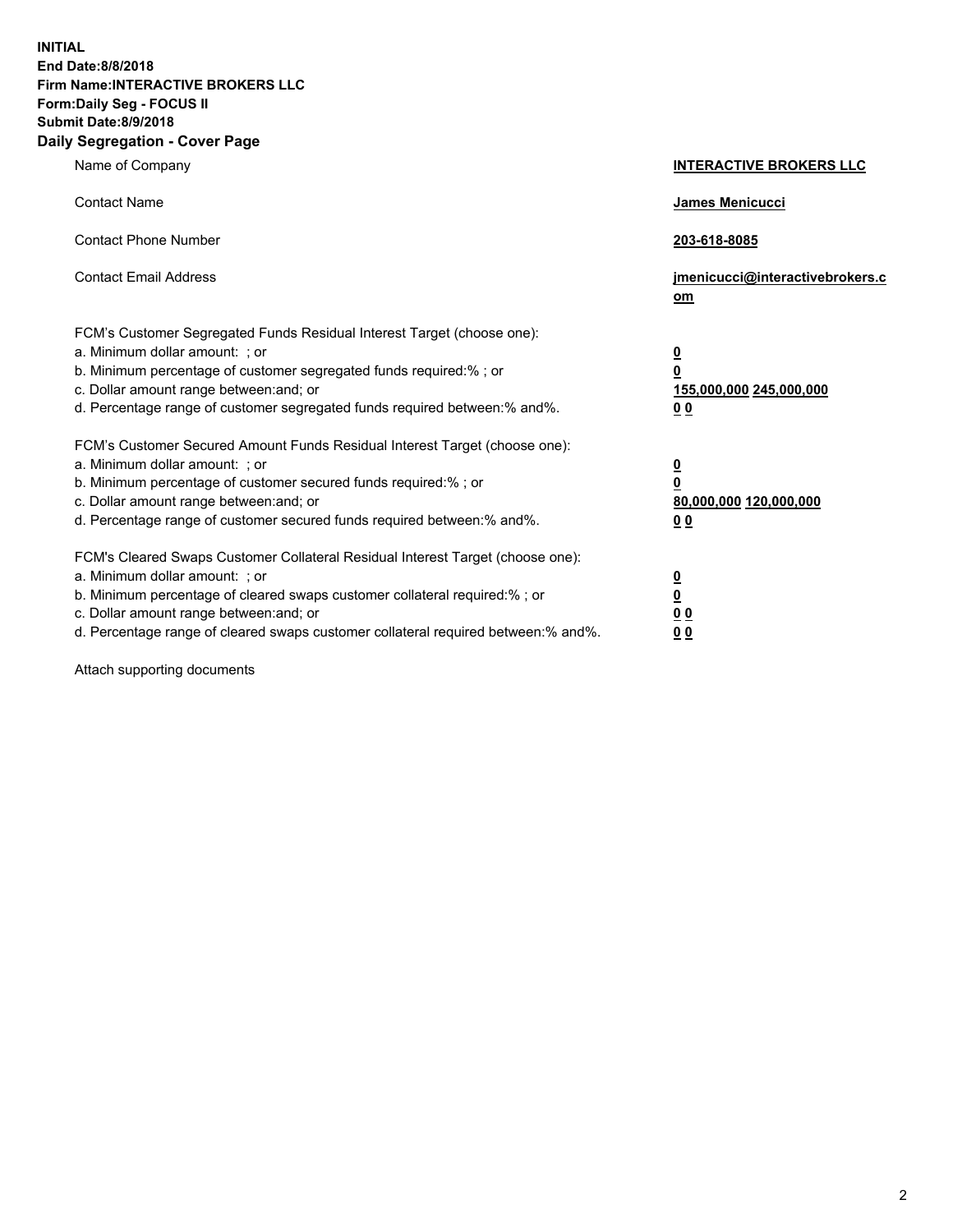## **INITIAL End Date:8/8/2018 Firm Name:INTERACTIVE BROKERS LLC Form:Daily Seg - FOCUS II Submit Date:8/9/2018 Daily Segregation - Secured Amounts**

|     | Daily Ocglegation - Occarea Anioants                                                        |                                   |
|-----|---------------------------------------------------------------------------------------------|-----------------------------------|
|     | Foreign Futures and Foreign Options Secured Amounts                                         |                                   |
|     | Amount required to be set aside pursuant to law, rule or regulation of a foreign            | $0$ [7305]                        |
|     | government or a rule of a self-regulatory organization authorized thereunder                |                                   |
| 1.  | Net ledger balance - Foreign Futures and Foreign Option Trading - All Customers             |                                   |
|     | A. Cash                                                                                     | 447,680,972 [7315]                |
|     | B. Securities (at market)                                                                   | $0$ [7317]                        |
| 2.  | Net unrealized profit (loss) in open futures contracts traded on a foreign board of trade   | 8,877,962 [7325]                  |
| 3.  | Exchange traded options                                                                     |                                   |
|     | a. Market value of open option contracts purchased on a foreign board of trade              | 718,465 [7335]                    |
|     | b. Market value of open contracts granted (sold) on a foreign board of trade                | -85,835 [7337]                    |
| 4.  | Net equity (deficit) (add lines 1.2. and 3.)                                                | 457,191,564 [7345]                |
| 5.  | Account liquidating to a deficit and account with a debit balances - gross amount           | 3,013 [7351]                      |
|     | Less: amount offset by customer owned securities                                            | 0 [7352] 3,013 [7354]             |
| 6.  | Amount required to be set aside as the secured amount - Net Liquidating Equity              | 457, 194, 577 [7355]              |
|     | Method (add lines 4 and 5)                                                                  |                                   |
| 7.  | Greater of amount required to be set aside pursuant to foreign jurisdiction (above) or line | 457,194,577 [7360]                |
|     | 6.                                                                                          |                                   |
|     | FUNDS DEPOSITED IN SEPARATE REGULATION 30.7 ACCOUNTS                                        |                                   |
| 1.  | Cash in banks                                                                               |                                   |
|     | A. Banks located in the United States                                                       | 92,751,613 [7500]                 |
|     | B. Other banks qualified under Regulation 30.7                                              | 0 [7520] <b>92,751,613</b> [7530] |
| 2.  | Securities                                                                                  |                                   |
|     | A. In safekeeping with banks located in the United States                                   | 371,922,825 [7540]                |
|     | B. In safekeeping with other banks qualified under Regulation 30.7                          | 0 [7560] 371,922,825 [7570]       |
| 3.  | Equities with registered futures commission merchants                                       |                                   |
|     | A. Cash                                                                                     | $0$ [7580]                        |
|     | <b>B.</b> Securities                                                                        | $0$ [7590]                        |
|     | C. Unrealized gain (loss) on open futures contracts                                         | $0$ [7600]                        |
|     | D. Value of long option contracts                                                           | $0$ [7610]                        |
|     | E. Value of short option contracts                                                          | 0 [7615] 0 [7620]                 |
| 4.  | Amounts held by clearing organizations of foreign boards of trade                           |                                   |
|     | A. Cash                                                                                     | $0$ [7640]                        |
|     | <b>B.</b> Securities                                                                        | $0$ [7650]                        |
|     | C. Amount due to (from) clearing organization - daily variation                             | $0$ [7660]                        |
|     | D. Value of long option contracts                                                           | $0$ [7670]                        |
|     | E. Value of short option contracts                                                          | 0 [7675] 0 [7680]                 |
| 5.  | Amounts held by members of foreign boards of trade                                          |                                   |
|     | A. Cash                                                                                     | 99,121,188 [7700]                 |
|     | <b>B.</b> Securities                                                                        | $0$ [7710]                        |
|     | C. Unrealized gain (loss) on open futures contracts                                         | 12,180,114 [7720]                 |
|     | D. Value of long option contracts                                                           | 718,465 [7730]                    |
|     | E. Value of short option contracts                                                          | -85,835 [7735] 111,933,932 [7740] |
| 6.  | Amounts with other depositories designated by a foreign board of trade                      | 0 [7760]                          |
| 7.  | Segregated funds on hand                                                                    | $0$ [7765]                        |
| 8.  | Total funds in separate section 30.7 accounts                                               | 576,608,370 [7770]                |
| 9.  | Excess (deficiency) Set Aside for Secured Amount (subtract line 7 Secured Statement         | 119,413,793 [7380]                |
|     | Page 1 from Line 8)                                                                         |                                   |
| 10. | Management Target Amount for Excess funds in separate section 30.7 accounts                 | 80,000,000 [7780]                 |
| 11. | Excess (deficiency) funds in separate 30.7 accounts over (under) Management Target          | 39,413,793 [7785]                 |
|     |                                                                                             |                                   |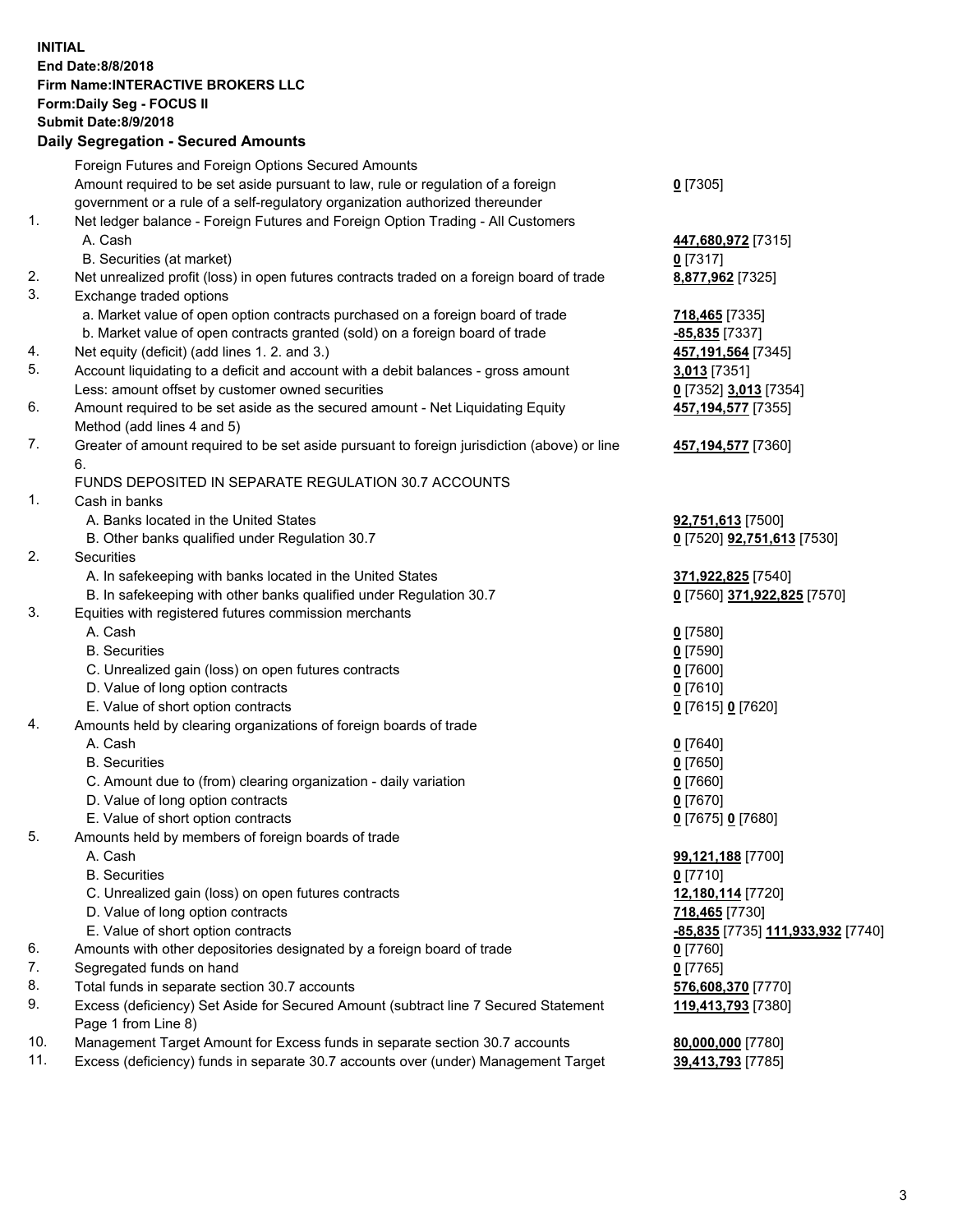|     | <b>INITIAL</b>                                                                      |                          |
|-----|-------------------------------------------------------------------------------------|--------------------------|
|     | End Date: 8/8/2018                                                                  |                          |
|     | Firm Name: INTERACTIVE BROKERS LLC                                                  |                          |
|     | Form: Daily Seg - FOCUS II                                                          |                          |
|     | <b>Submit Date: 8/9/2018</b>                                                        |                          |
|     | Daily Segregation - Segregation Statement                                           |                          |
|     | SEGREGATION REQUIREMENTS(Section 4d(2) of the CEAct)                                |                          |
| 1.  | Net ledger balance                                                                  |                          |
|     | A. Cash                                                                             | 3,886,078,764 [7010]     |
|     | B. Securities (at market)                                                           | $0$ [7020]               |
| 2.  | Net unrealized profit (loss) in open futures contracts traded on a contract market  | -44,342,905 [7030]       |
| 3.  | Exchange traded options                                                             |                          |
|     | A. Add market value of open option contracts purchased on a contract market         | 171,802,901 [7032]       |
|     | B. Deduct market value of open option contracts granted (sold) on a contract market | -179,204,449 [7033]      |
| 4.  | Net equity (deficit) (add lines 1, 2 and 3)                                         | 3,834,334,311 [7040]     |
| 5.  | Accounts liquidating to a deficit and accounts with                                 |                          |
|     | debit balances - gross amount                                                       | 163,217 [7045]           |
|     | Less: amount offset by customer securities                                          | 0 [7047] 163,217 [7050]  |
| 6.  | Amount required to be segregated (add lines 4 and 5)                                | 3,834,497,528 [7060]     |
|     | FUNDS IN SEGREGATED ACCOUNTS                                                        |                          |
| 7.  | Deposited in segregated funds bank accounts                                         |                          |
|     | A. Cash                                                                             | 886,372,695 [7070]       |
|     | B. Securities representing investments of customers' funds (at market)              | 1,963,122,225 [7080]     |
|     | C. Securities held for particular customers or option customers in lieu of cash (at | $0$ [7090]               |
|     | market)                                                                             |                          |
| 8.  | Margins on deposit with derivatives clearing organizations of contract markets      |                          |
|     | A. Cash                                                                             | <b>25,481,844</b> [7100] |
|     | B. Securities representing investments of customers' funds (at market)              | 1,169,990,465 [7110]     |
|     | C. Securities held for particular customers or option customers in lieu of cash (at | $0$ [7120]               |
|     | market)                                                                             |                          |
| 9.  | Net settlement from (to) derivatives clearing organizations of contract markets     | 2,433,604 [7130]         |
| 10. | Exchange traded options                                                             |                          |
|     | A. Value of open long option contracts                                              | 171,743,787 [7132]       |
|     | B. Value of open short option contracts                                             | 179,186,907 [7133]       |
| 11. | Net equities with other FCMs                                                        |                          |
|     | A. Net liquidating equity                                                           | $0$ [7140]               |
|     | B. Securities representing investments of customers' funds (at market)              | $0$ [7160]               |
|     | C. Securities held for particular customers or option customers in lieu of cash (at | 0 <sup>[7170]</sup>      |
|     | market)                                                                             |                          |
| 12. | Segregated funds on hand                                                            | $0$ [7150]               |
| 13. | Total amount in segregation (add lines 7 through 12)                                | 4,039,957,713 [7180]     |
| 14. | Excess (deficiency) funds in segregation (subtract line 6 from line 13)             | 205,460,185 [7190]       |
| 15. | Management Target Amount for Excess funds in segregation                            | 155,000,000 [7194]       |
| 16. | Excess (deficiency) funds in segregation over (under) Management Target Amount      | 50,460,185 [7198]        |

Excess